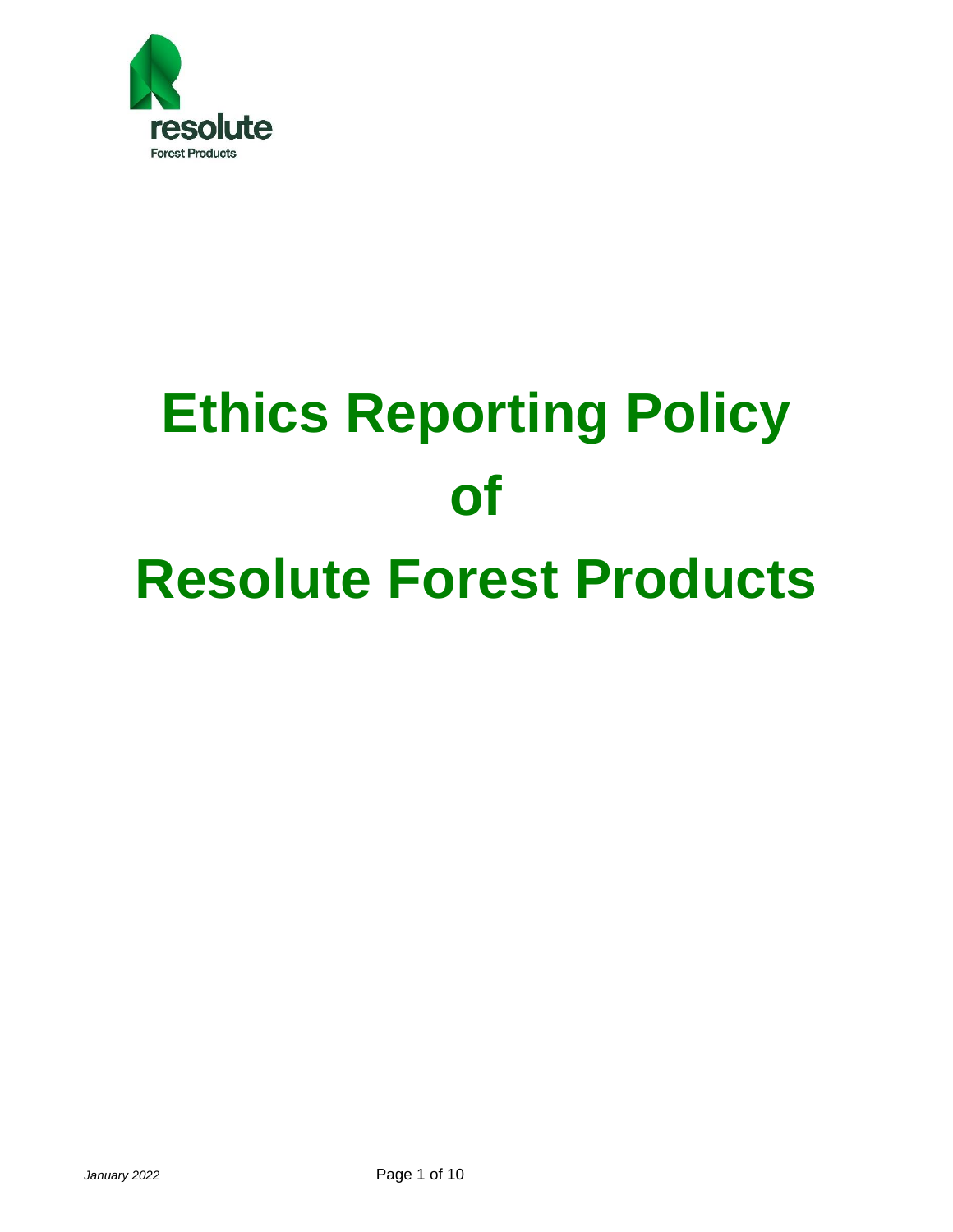# **ETHICS REPORTING POLICY**

## **1. SCOPE AND PURPOSE OF THIS POLICY**

It is essential to our company's success that we each comply with our Code of Business Conduct which establishes the fundamental ethical values and standards of behaviour that we are expected to demonstrate in all our work and business activities. Business results should never be achieved at the expense of unethical conduct or non-compliance.

This Ethics Reporting Policy ("Policy") is an important complement to our Code of Business Conduct. It confirms that each one of us has a duty to raise and report our questions, complaints and concerns relating to the application or potential or suspected breaches of the law, the Code of Business Conduct, this Policy or other Company policies and procedures dealing with ethics and compliance (each, a "Concern"<sup>1</sup>; a Concern relating to a potential or suspected breach is referred to as a "Wrongdoing"). This Policy also provides details on the process for raising and reporting Concerns as well as information on how Concerns will be handled.

While this Policy sometimes refers to "employees", it applies to all employees and officers of Resolute Forest Products Inc., its wholly owned subsidiaries and their divisions (collectively, the "Company" or "Resolute"), including anyone who works for the Company, at any level, in any division, whether on a fulltime, part-time, contractual, seasonal, temporary, consulting or other basis<sup>2</sup>.

The Company may adopt additional policies and procedures detailing how to implement the guidelines contained in this Policy. The Company may change or revise this Policy and its other policies and procedures at any time. It may also amend or add to this Policy to deal with specific requirements or restrictions of local laws applicable in the countries where it conducts business<sup>3</sup>. This Policy, however, is not intended to supersede the terms of any applicable collective bargaining agreements.

 $\overline{a}$ 

<sup>1</sup> This Policy does not cover complaints, concerns and questions that relate solely to labour relations, grievances or the interpretation or application of collective bargaining agreements.

<sup>&</sup>lt;sup>2</sup> Members of the Board of Directors of the Company are also expected to report any Concern they may have or become aware of but they must do so with the Senior Vice President, Corporate Affairs and Chief Legal Officer or the Chair of the Human Resources and Compensation/Nominating and Governance Committee of the Company's Board of Directors ("HRCNG Committee"), as provided in the Code of Business Conduct.

<sup>3</sup> Whenever a country amendment is adopted, "Policy" refers to this Policy as so amended when applied to an employee located in that country.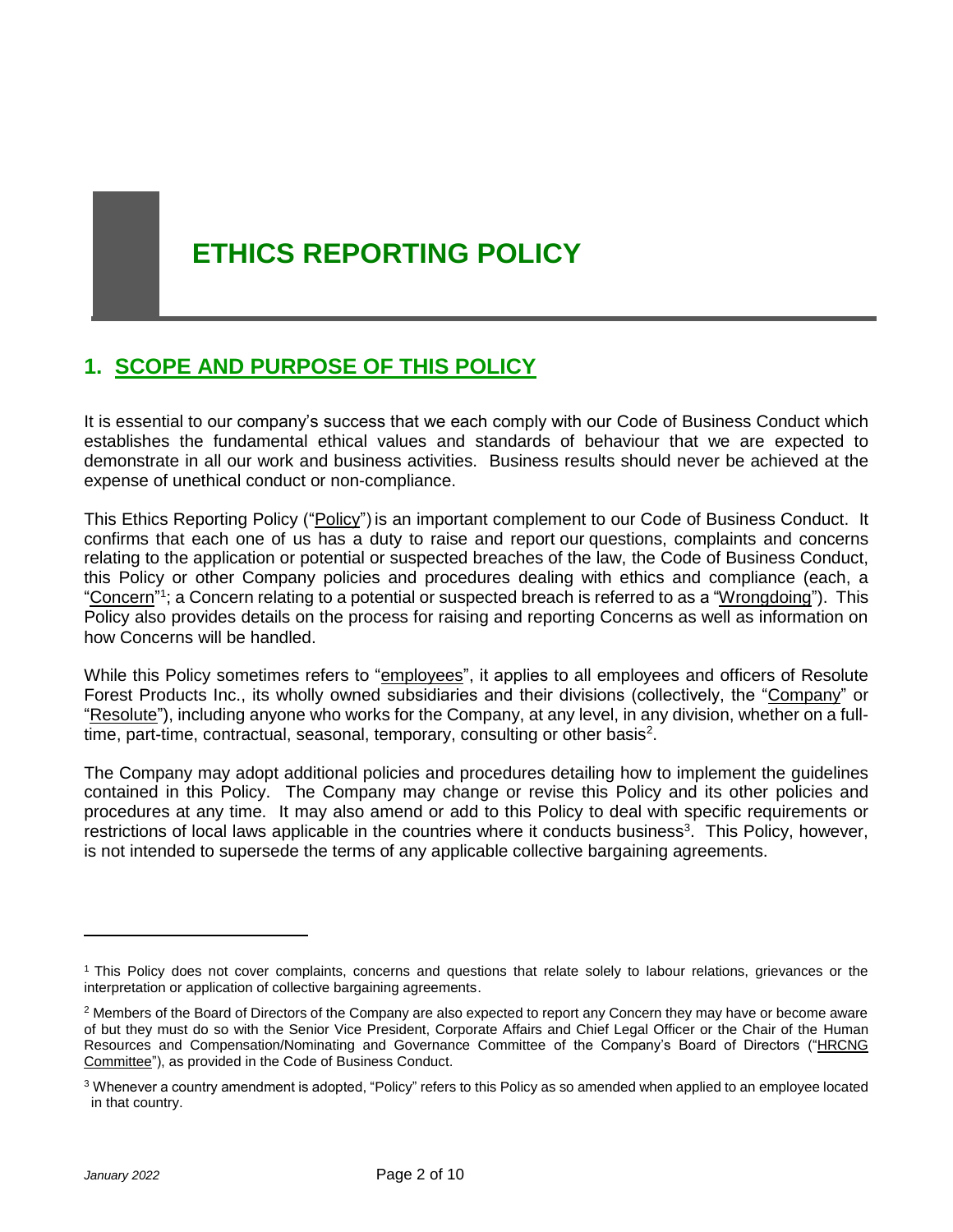This Policy and the Code of Business Conduct are available on Resolute's website at the following address: [www.resolutefp.com/About Us/Corporate Governance.](http://www.resolutefp.com/About%20Us/Corporate%20Governance)

# **2. ROLES AND RESPONSIBILITIES**

Each one of us is accountable for our own behaviour and for upholding Resolute's commitment to integrity, ethics and compliance. Resolute expects and encourages each one of us to be an **active participant** in its ethics and compliance program.

**Employees.** Each employee is responsible for understanding and complying with the Code of Business Conduct, this Policy and the other Company policies and procedures that apply to him/her and for raising any Concerns he/she may have. As described below, you have multiple options to raise your Concerns. In addition, you are expected to cooperate with the Company on investigations, including those conducted under this Policy.

**Supervisors and Managers.** Supervisors and managers must lead by example and demonstrate their commitment to the Code of Business Conduct, this Policy and other applicable Company policies and procedures. They should ensure that all employees under their supervision feel comfortable raising Concerns, without fear of reprisals, and that they are informed of the channels for doing so.

When handling Concerns, supervisors and managers must follow the guidelines set forth in this Policy and other applicable Company policies and procedures, including the requirements to:

- $\triangleright$  Promptly handle any questions and requests for quidance raised directly with them and
- $\triangleright$  Immediately report all potential or suspected Wrongdoings (including those raised directly with them) to:
	- a Compliance Officer or a Case Management Committee member (see Appendix A)<sup>4</sup> or
	- the relevant Company resource designated by a Compliance Officer under applicable Company policies and procedures<sup>5</sup> to investigate the type of Wrongdoing that is alleged except if it involves a "Sensitive Concern" (as defined below), in which case the alleged Wrongdoing must immediately be reported to a Compliance Officer, a Case Management Committee member or a Board Representative (see Appendix  $A$ )<sup>6</sup>.

**Board Committees.** The Audit Committee of the Company's Board of Directors has overall responsibility for overseeing this Policy and related procedures. It appoints the Board Representatives and oversees their handling and resolution of Sensitive Concerns except for the resolution of Sensitive Concerns that relate to an alleged breach of the Company's Code of Business Conduct provisions on conflicts of interests involving the Company's executive officers or its chief accounting officer which is overseen by the HRCNG Committee, provided that if such conflict situation involves an accounting or auditing matter or the Company's chief financial officer or chief accounting officer, the Chair of the HRCNG Committee

<sup>4</sup> If the Concern is "Sensitive" (as defined below), it may also be reported to a Board Representative (see Appendix A).

<sup>5</sup> See, for instance, Resolute's harassment policies and procedures.

<sup>&</sup>lt;sup>6</sup> For greater clarity, in case of conflict between this Policy and another Company policy or procedure regarding the person to whom a Sensitive Concern should be reported or by whom it can be handled, this Policy will prevail.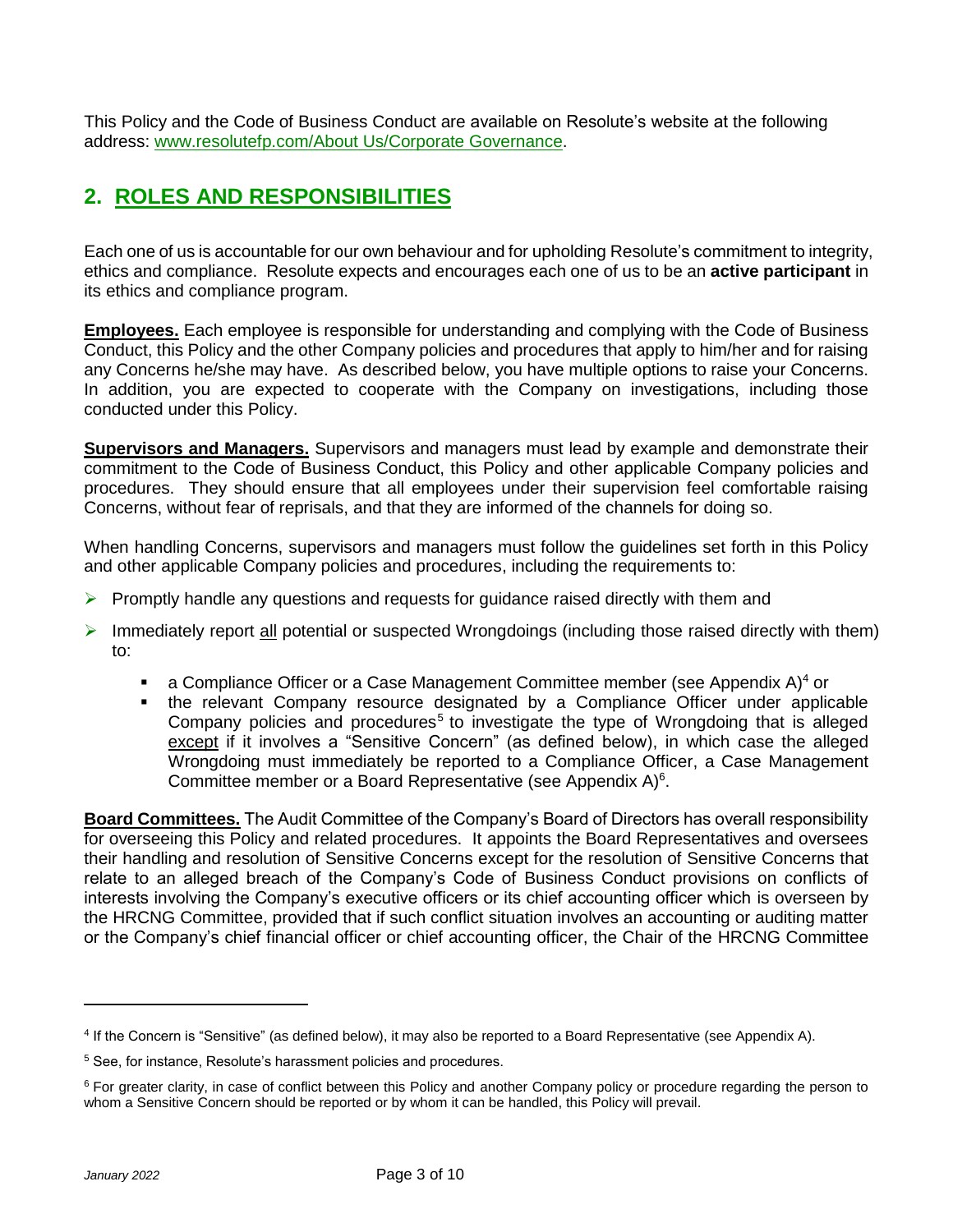must inform the Audit Committee and consult with it or its chair in the resolution of such situation.

**Compliance Officers.** The ongoing implementation of this Policy is entrusted to the Company's Compliance Officers who are senior executives or managers of the Company appointed by the Audit Committee for such purpose (see Appendix A). They are supported by the Case Management Committee and the Case Managers.

**Case Management Committee.** The Case Management Committee is comprised of senior managers of the Company (see Appendix A) appointed to act as Case Managers, to assist other Case Managers in their handling of Concerns, to resolve cases of potential or suspected Wrongdoings, to periodically review Wrongdoing cases and to assist the Compliance Officers with their reporting to the Audit Committee.

**Case Managers.** Case Managers are representatives of the Company appointed from different management functions (mainly, Human Resources, Legal and Internal Audit) for the purpose of reviewing and investigating Concerns that are referred to them for handling.

**Board Representatives.** Board Representatives are members of the Company's Board of Directors (see Appendix A) who are appointed to handle "Sensitive Concerns"<sup>7</sup>. A Concern is "Sensitive" if: (i) it relates to an executive officer or the chief accounting officer of the Company; (ii) it involves a potential or suspected breach of this Policy by a Compliance Officer, Case Management Committee member or Case Manager in the carrying out of their respective duties under this Policy; or (iii) a Compliance Officer, Case Management Committee member or Case Manager decides for any reason that the Concern would be best handled by a Board Representative.

Board Representatives report directly to the Audit Committee or to the HRCNG Committee of the Company's Board of Directors, as applicable, as regards the resolution of Sensitive Concerns that involve a potential or suspected Wrongdoing.

## **3. RAISING YOUR CONCERNS**

To increase stakeholder confidence in its commitment to maintain a culture of integrity, Resolute has put in place the following process to allow you to raise and report your Concerns.

#### **What to Report:**

Each Resolute employee has a **duty to raise and report all Concerns**. By reporting your Concerns, you not only fulfil your duty but you also contribute to strengthening the ethical culture within Resolute. Remember, the ethical performance of the Company is the sum of the actions taken by each of us.

 $7$  For greater clarity, Sensitive Concerns that involve a potential or suspected Wrongdoing should only be investigated by a Board Representative even if other Company policies and procedures provide otherwise.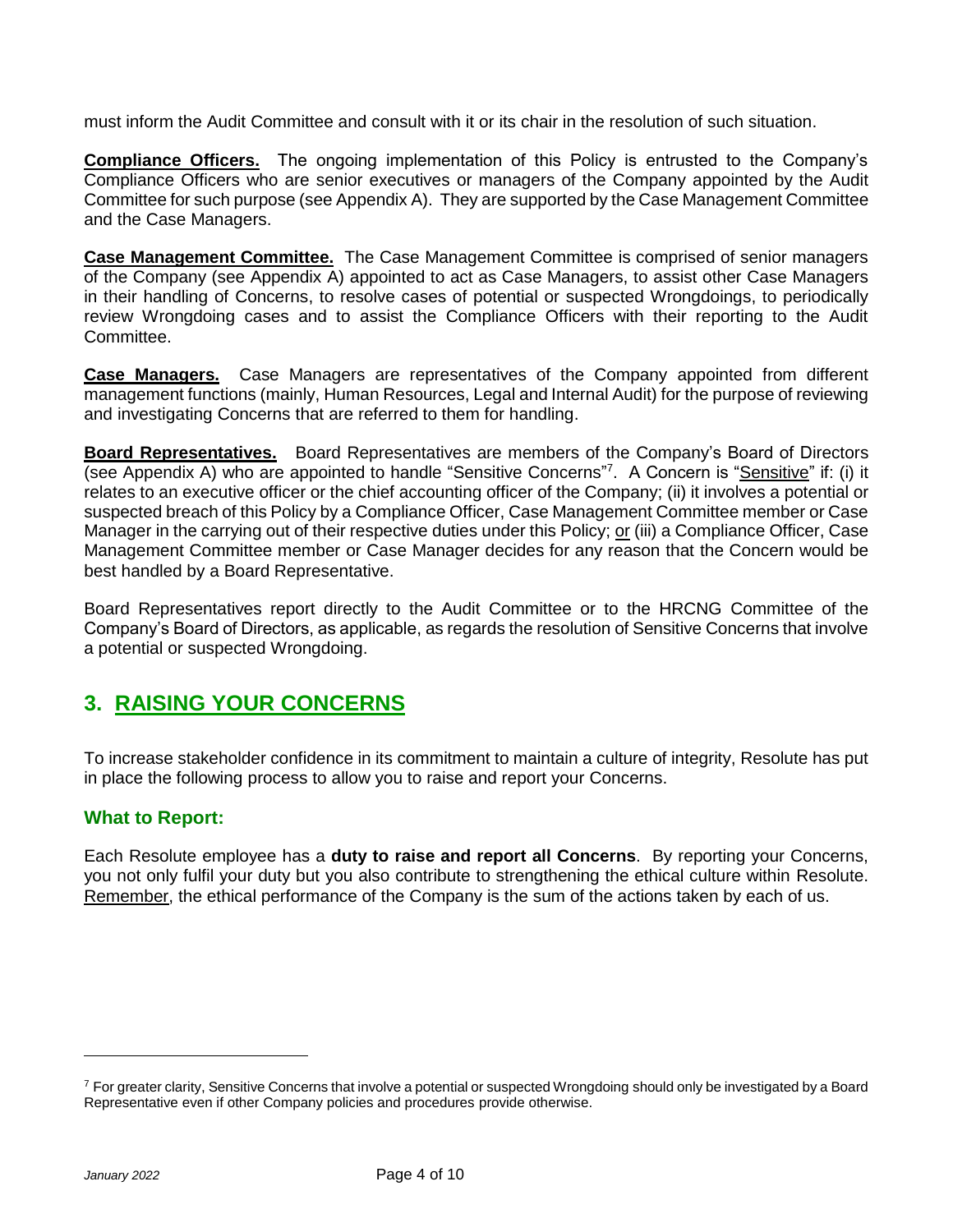This means that you are **encouraged and expected** to:

- $\triangleright$  Ask the questions you may have on ethics and compliance to help you better understand the Company's core values and ethical expectations
- $\triangleright$  Seek guidance proactively before any problem arises
- $\triangleright$  Promptly report any suspected Wrongdoing.



#### **When to Report:**

It is in everyone's best interest to raise and report your Concerns **as early as possible**. When the Company learns about a Concern early, it can take action to stop or, ideally, to prevent problems, and to minimize or even to avoid any resulting damage.

#### **How to Report:**

**Resolute strives to create an environment where each employee is comfortable coming forward directly to management on an identified basis to communicate any Concern**. It encourages personal contact because this facilitates dialogue and follow-up with the employee, which in turn improves the resolution process. Supervisors, managers and local Human Resources representatives are there to help as are all other members of the Human Resources, Legal and Internal Audit teams and senior management. Each one of them will make time for an open and honest discussion about any of your Concerns.

Resolute recognizes, however, that in some situations anonymity and confidentiality are essential for an individual to feel safe about reporting a Concern, especially when a Wrongdoing is suspected. To this end, it has retained the services of an independent ethics reporting service<sup>8</sup> to offer employees an alternative to raise a Concern in an anonymous and confidential manner.

 $\overline{a}$ 

<sup>8</sup> Currently[, ClearView Strategic Partners Inc.](http://www.clearviewpartners.com/)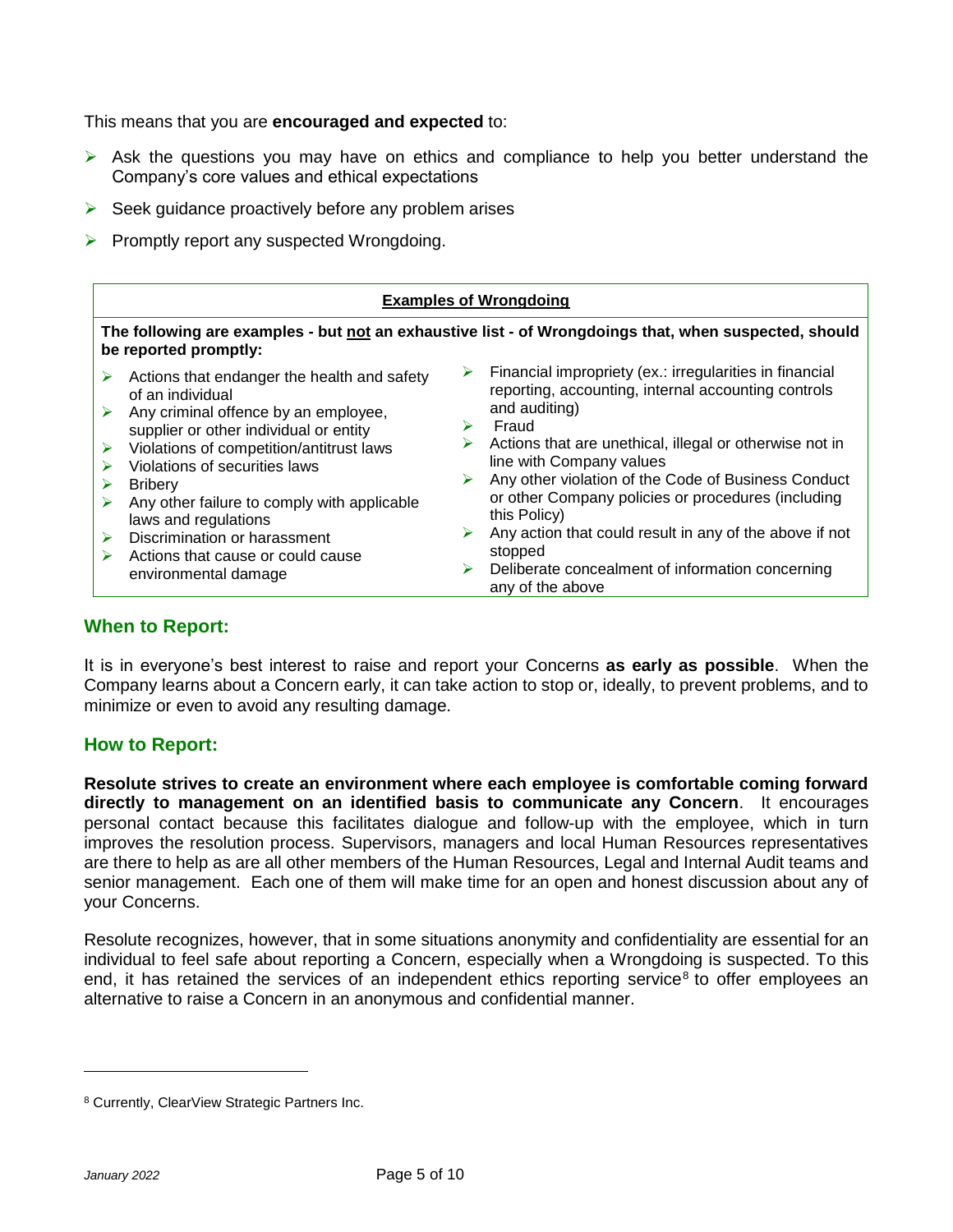**Any employee who wants to raise or report a Concern, including to seek guidance on expected behaviour, to get help on a potential ethical or compliance question or to report a suspected Wrongdoing, can contact any of the following:**

| <b>Reporting Options</b>                                            |                                                                                                                                                                                                                                                 |  |  |
|---------------------------------------------------------------------|-------------------------------------------------------------------------------------------------------------------------------------------------------------------------------------------------------------------------------------------------|--|--|
| 1. An immediate supervisor or local Human Resources representative; |                                                                                                                                                                                                                                                 |  |  |
| $2_{-}$                                                             | Any member of the Human Resources, Legal or Internal Audit team or of senior<br>management;                                                                                                                                                     |  |  |
| 3.                                                                  | Any Compliance Officer (see Appendix A);                                                                                                                                                                                                        |  |  |
| 4.                                                                  | The independent ethics reporting service by:                                                                                                                                                                                                    |  |  |
|                                                                     | a. Calling the hotline/helpline toll-free at 1-877-319-8904 (the hotline/helpline toll-free<br>number is available 24/7 and has no caller-id feature; translators are available for most<br>languages);                                         |  |  |
|                                                                     | b. Making a report at <b>www.clearviewconnects.com</b> (available 24/7, web form available<br>in English and French, but answers can be provided in your preferred language and<br>translated by the ethics reporting service); or              |  |  |
|                                                                     | c. Writing a letter to:<br><b>P.O. Box 11017</b><br><b>Toronto, Ontario</b><br><b>Canada M1E 1N0</b> (the ethics reporting service transcribes handwritten notes and<br>translates as required)                                                 |  |  |
|                                                                     | $\triangleright$ When reporting a potential or suspected Wrongdoing to the independent ethics<br>reporting service, an employee is not required to leave his/her name.<br>5. A Board Representative (see Appendix A) for any Sensitive Concern. |  |  |
|                                                                     |                                                                                                                                                                                                                                                 |  |  |

You are encouraged to **make your report as complete as possible**. Those handling Concerns are typically looking for answers to the following questions:

- 1. Who is or may become involved? What is the relationship between you and the other parties involved?
- 2. What happened? What issue is under consideration?
- 3. When did it, or is it expected to, happen?
- 4. Where did it, or is it expected to, happen (geographic location, mill, office, systems, function, department)?
- 5. Why did it, or is it expected to, happen (ex.: pressures, motives or thinking)?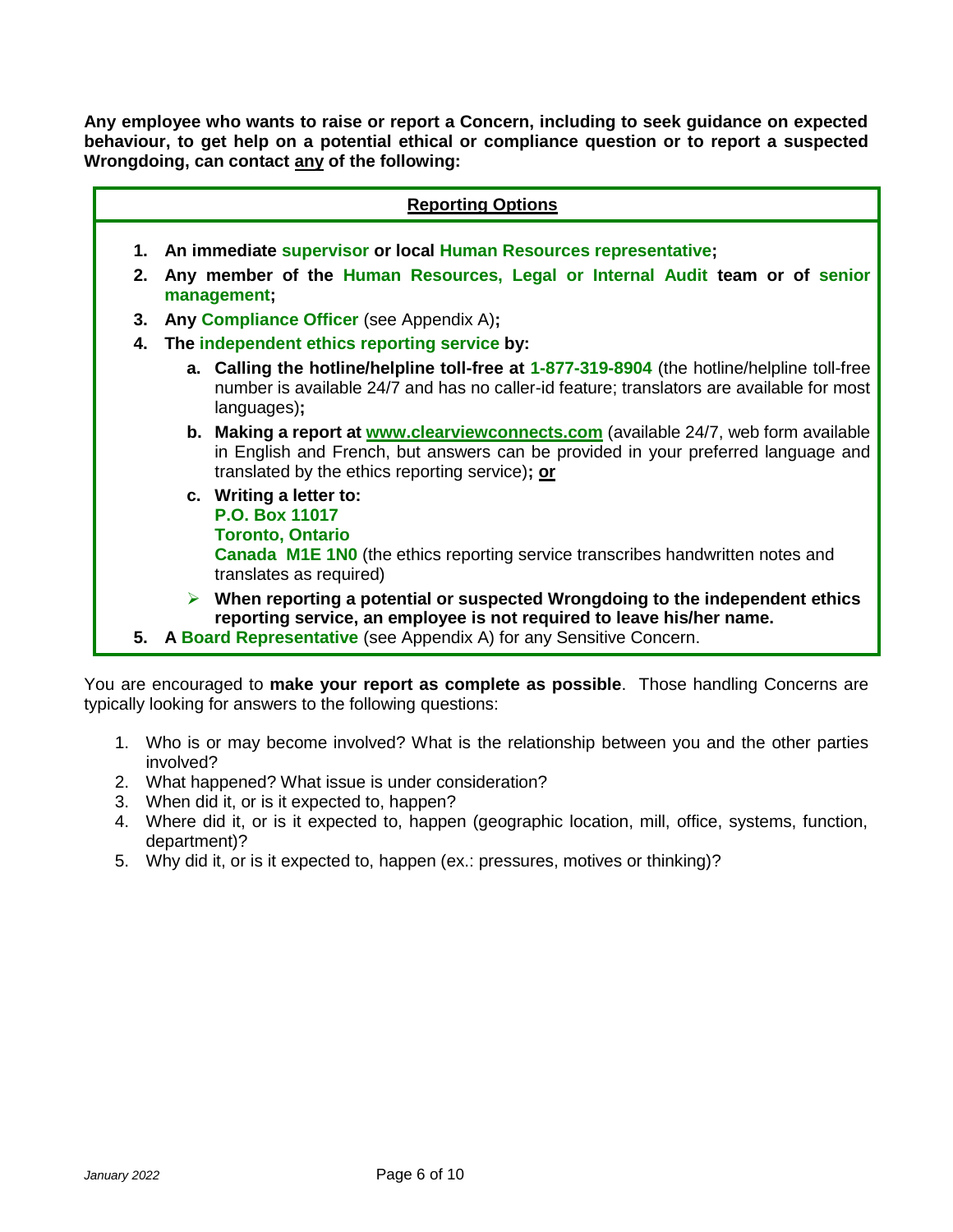#### **Report in Good Faith:**

**Resolute expects employees to act in good faith and not to make false accusations when raising a Concern or assisting in the resolution of a Concern**. A Concern involving an allegation of Wrongdoing is raised in good faith when the allegation is made by someone who has a reasonable basis to believe that a Wrongdoing has occurred or could reasonably occur. An allegation is not made in good faith when it is made maliciously, without a reasonable belief that the information is accurate or reliable, or by turning a blind eye to facts that would disprove the allegation. An employee who knowingly or recklessly makes a false allegation or raises Concerns in bad faith may be subject to disciplinary action, up to and including dismissal.

## **4. HANDLING OF YOUR CONCERNS**

#### **What to Expect:**

**No Retaliation.** Anyone who, in good faith, raises a Concern or assists in the resolution of a Concern, whether under this Policy, the Code of Business Conduct or applicable law, will not suffer any adverse action regarding its employee status or position with Resolute (such as dismissal, discharge, victimization, demotion, disciplinary action or discrimination) as a result. This is so even if the alleged facts are not proven to be true following an investigation. Employees who raise a Concern are still, however, expected to continue to meet their job requirements, including complying with the Code of Business Conduct and other applicable Company policies and procedures.

**Resolute will strictly enforce this non-retaliation policy** and violations may result in disciplinary action, up to and including dismissal.

**Anonymity and Confidentiality.** Resolute and those handling Concerns on its behalf will take all reasonable measures to preserve the anonymity of an employee who raised a Concern anonymously, to keep confidential the identity of an employee who requested that his/her identity not be disclosed, and only to disclose information relating to Concerns on a need-to-know basis.

There are instances, however, where it may become necessary for Resolute to ascertain or reveal your identity or to disclose information relating to a Concern. This may be required by law, to properly handle or resolve a case, to protect Resolute's rights and property (ex.: disclosure to insurers to claim benefits or to the authorities), or to report a criminal act. If it becomes necessary for any such reasons to disclose your identity, the Case Manager or the Board Representative, as the case may be, would attempt, to the extent possible, to inform you. The identity of an employee who has raised a Concern may also become apparent during the resolution process although Resolute has made every effort to protect it.

While Resolute takes anonymity and confidentiality very seriously, they can never be guaranteed.

**Fair, Timely and Consistent Handling.** You can expect that each Concern you raise will be handled in a fair, timely and consistent fashion. Resolute is committed to resolving Concerns as promptly as possible. In addition, all those entrusted with the handling and resolution of Concerns have the ability to consult with, and be assisted by, other members of management, other employees and independent

advisors, at any time in the process, as they feel necessary or appropriate to properly handle Concerns and carry out their duties under this Policy.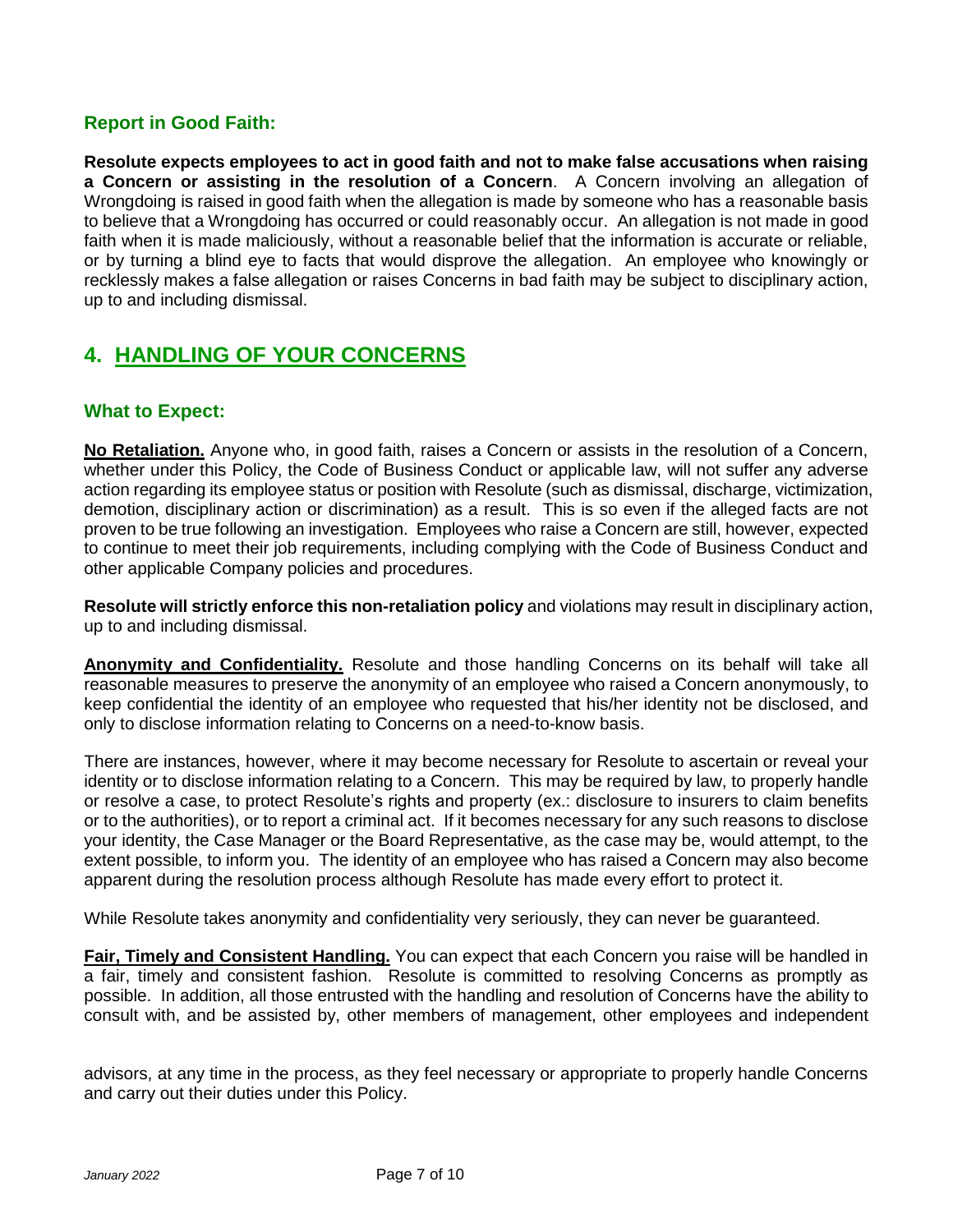#### **How Your Concerns Are Handled:**

The process for handling a Concern you have raised will depend on the nature of your Concern and the Reporting Option you have used. **In all cases, you can expect that your Concern will be handled as indicated under "***What to Expect***" above.** Managers, Case Managers and Board Representatives are expected to handle all Concerns in accordance with the guidelines set forth in this Policy and additional guidelines that the Company may issue to them from time to time.

#### **Handling Process Summary**

- **1. Log of Concerns into the Independent Ethics Reporting System.** If you have raised your Concern through the independent ethics reporting service (Reporting Option 4), you will obtain, usually within 3-5 business days:
	- an acknowledgement of receipt of your Concern
	- the name of the assigned Case Manager or Board Representative, as applicable
	- a case/report reference number
	- if you have used the toll-free phone number or web form, a security code (login + password) allowing you to use the ethics reporting website to communicate anonymously with the person responsible for your case, to post a reply or to add new information to the case. Caution: Keep the security code in a safe place as it cannot be retrieved if lost.
- **2. Preliminary Review of Concerns.** Promptly after receipt of your report (irrespective of the Reporting Option you have used), the manager, Case Manager or Board Representative who received it will start reviewing your Concern and determine the appropriate next steps. Note that he/she may request from you additional information to properly handle your Concern and you should answer the request within the required time frame, failing which the matter could be considered closed. It could, however, be re-opened later if additional information is found or provided.
- **3. Handling of Matters Not Related to Ethics or Compliance.** If the manager, Case Manager or Board Representative, as applicable, who reviews your Concern determines, in his/her best judgment, that the matter does not relate to ethics or compliance<sup>9</sup>, he/she will promptly provide you with a response or refer the matter to another Company resource who can assist you.
- **4. Handling of Concerns Solely Involving a Question or Request for Guidance.** Similarly, if the manager, Case Manager or Board Representative, as applicable, who reviews your Concern determines, in his/her best judgment, that it is solely a question or request for guidance on an ethics or compliance matter and does not involve a potential or suspected Wrongdoing, he/she will promptly provide you with a response or refer the matter to another Company resource who can assist you.
- 5. Handling of Wrongdoings. If you reported a potential or suspected Wrongdoing<sup>10</sup>, your case

<sup>9</sup> Examples of matters not related to ethics or compliance are complaints, concerns and questions relating solely to: labour relations, grievances or the interpretation or application of collective bargaining agreements; organizational change; compensation, pension or benefits.

<sup>10</sup> As indicated in Section 2 above (*Roles and Responsibilities*), if you have used Reporting Option 1 or 2, the manager with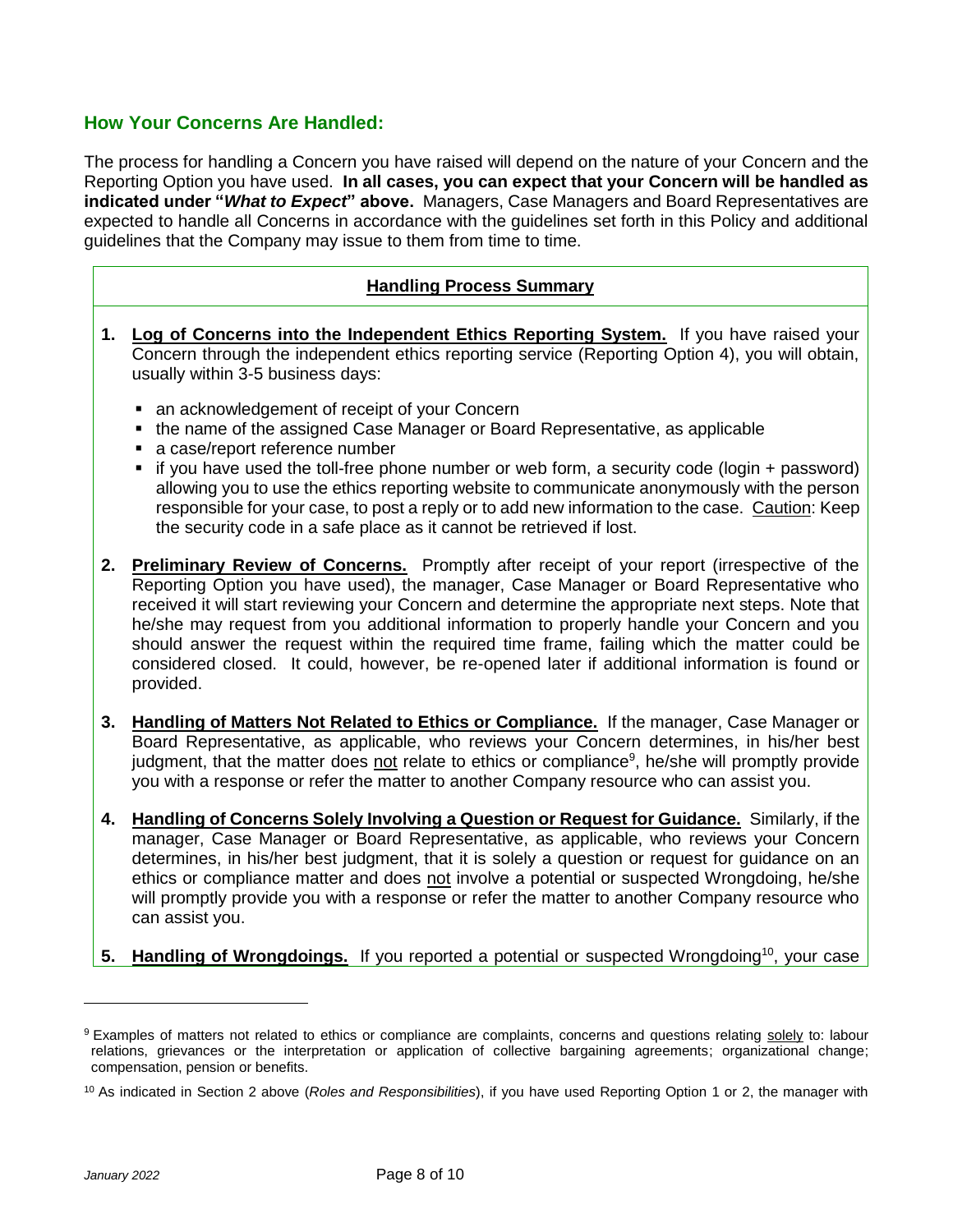will be assigned to the designated Company resource, to a Case Manager or, if it is Sensitive, to a Board Representative who will investigate it and develop a proposed action plan to address the issue (ex.: the perpetrator should be subject to disciplinary measures). Once the action plan is finalized, it will be implemented. You will be informed when the matter is resolved unless this is prohibited by applicable law or may negatively impact the implementation of the action plan or the exercise of the Company's rights. Note: If a Concern involves a possible criminal offence, it may be referred to the authorities; in that case, the Company may be legally prevented from taking any further action and may not have the option of informing you.

**- - - - - - - - - - - - - - - - - - - - - - - - - - - - - - - - - - - - - - - - - - - - - - - - - - - - - - - - - - - - - - - - - - - - - -**

**This Policy does not create any contractual right to employment or continued employment nor to employee benefits or other terms and conditions of employment.**

 $\overline{a}$ 

whom you raised your Concern must immediately report it to a Compliance Officer, a Case Management Committee member, a Board Representative or the relevant Company resource designated by a Compliance Officer under applicable Company policies and procedures to investigate the type of Wrongdoing that is alleged.